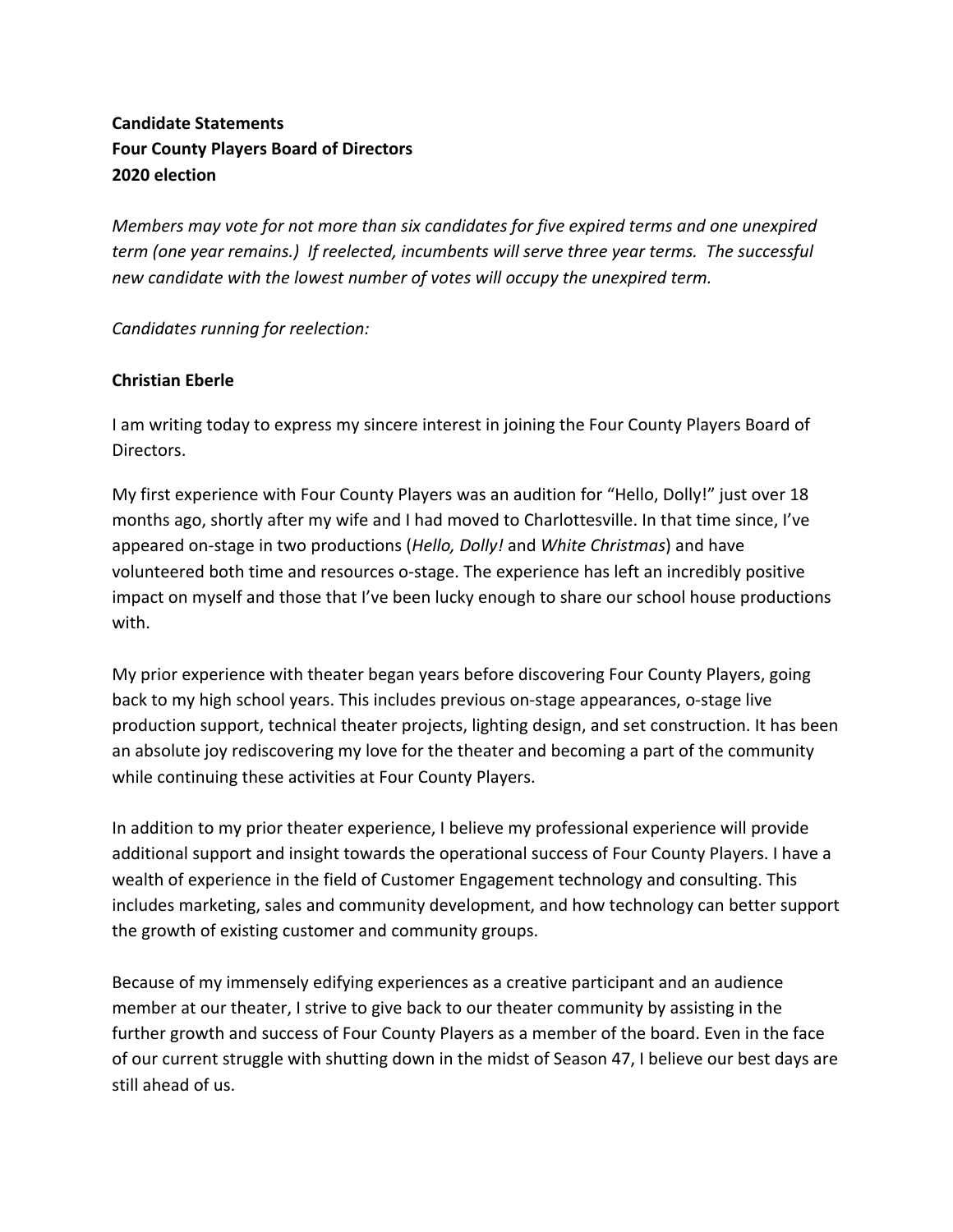I am prepared to work hard as a board member to ensure that Season 48, and all future seasons, are our best ones yet. Thank you for the opportunity to apply to become a board member, as well as your thoughtful consideration of my candidacy.

#### **Meg Hoover, incumbent**

I am writing to seek support for my reelection to the Four County Players Board of Directors. I am completing my three-year term and have placed my name in the running for re-election. I first became involved with 4CP when I was cast in the play *Moon Over Buffalo* about six months after moving to Louisa from Northern Virginia. When I moved to Louisa I knew I wanted to continue my community theater involvement. Barboursville is a short drive and 4CP was such a welcoming community, I knew acting would not be my only involvement.

In addition to acting, you can frequently find me at Saturday set builds. The talented set designers and master carpenters are great to work with and I confess I love working with the power tools. It is rewarding to see a set come to life from the first cut boards to the final paint treatment. Getting to know the volunteers who also work on set builds is terrific and regardless of ability, everyone is welcome. I have been backstage to help with costume changes, set changes, and manning the follow spot. I have helped with props construction as well as their design for a few shows. I was the Assistant Director for *The Best Christmas Pageant Ever* during Season 46. This past season I had the wonderful privilege of directing a terrific group of ladies for *The Savannah Sipping Society*, a sold-out cellar show. Two summers ago, I was support help for the two summer theater camps and last summer was the improvisation teacher at the week-long camp. It was wonderful working with such talented kids. Their excitement for theater is infectious.

As a member of the working board I regularly manage the bistro for shows and have served as house manager too. I am chair of the Volunteer Committee and have organized two successful Volunteer Orientations at the theater. I serve on the Education Committee which has responsibility for our summer theater camps. It is an honor and privilege to serve on the board and I hope to continue for another three-year term. This is certainly a challenging time and I know we will all get through it together. Regardless of whether I continue serving on the board, I will continue being part of this wonderful theater community family. Thank you for your consideration.

#### **David Merriman**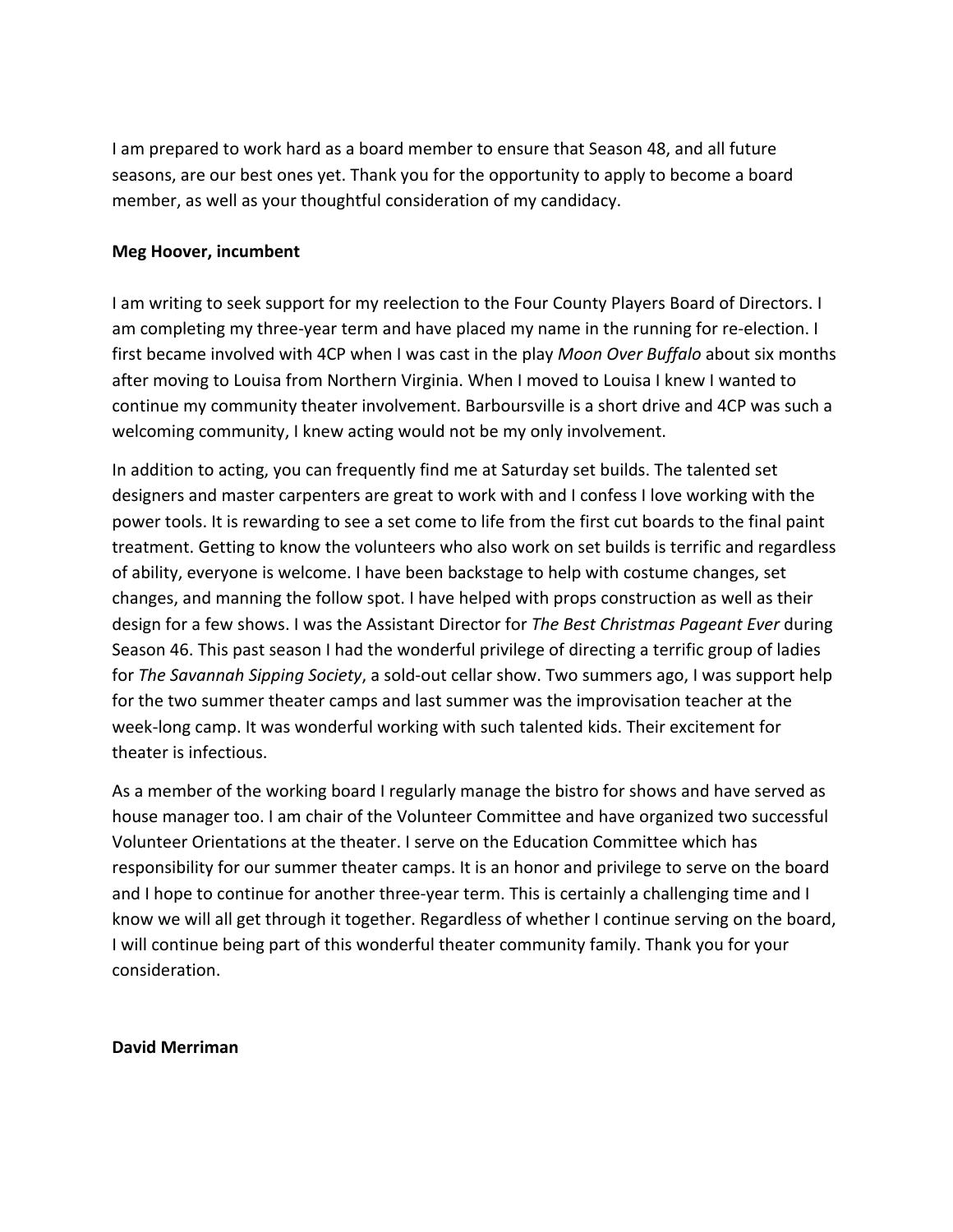Thank you for the opportunity to be considered for a seat on the board at Four County Players. Over the last few years my family has grown to love the people, place and organization as we became more involved both on and off stage. Contributing to the lifeblood of Four County Players and increasing its impact to the community drives my interest as a board member.

I first fell in love with local theater at a show in Fayetteville, NC with my parents. They were season ticket holders; I was a reluctant teen attendee. When the fashion challenged male protagonist entered wearing a 5 inch wide blue paisley tie, my step mother Chris gasped and shot me a sideways glance. "Didn't your Dad have a tie like that?" she mouthed in my direction. I shrugged. Each costume change revealed a tie more outdated and outworn than the one before it. Four ties into the show we found the "shout out" to the local clothing closet where my step mother donated my Dad's auspicious tie collection in the program. Whether or not the show was interrupted by our poorly timed laugher is a closely held family secret.

The lifeblood of Four County Players is a strong community. Four County Players builds community by creating an excellent forum to move people past the factors that politics and the media manipulate to separate us. The people we have met at Four County Players allow their love of people and art to out- weigh the details of life that could hinder their sense of community. Theater is a place for everyone. Just in our family, my son performed on stage in Barboursville at age 6 in the same cast as his teenage sister and mother while I ran spot. This was an amazing bonding experience for us in many ways. I can only imagine the number of families impacted by the healthy environment of Four County Players.

I can bring a business mindset and listening ear to the board. Over the past 28 years I have taught school, coached and organized sports teams, owned and operated two businesses, and currently work in commercial insurance sales. This background helps me look analytically at the factors contributing to the health of an organization: finances, attendance, volunteer base, training, risk mitigation, and long term planning. A thriving Four County Players has a greater impact on the community and my business perspective can contribute to that goal.

From witnessing my father's tie collection debut to lighting my family onstage, theater has connected my past and present. Becoming a board member at Four County Players gives me an opportunity to serve the future of local theater and assist with its positive influence on the community.

#### **Karen Schlicht**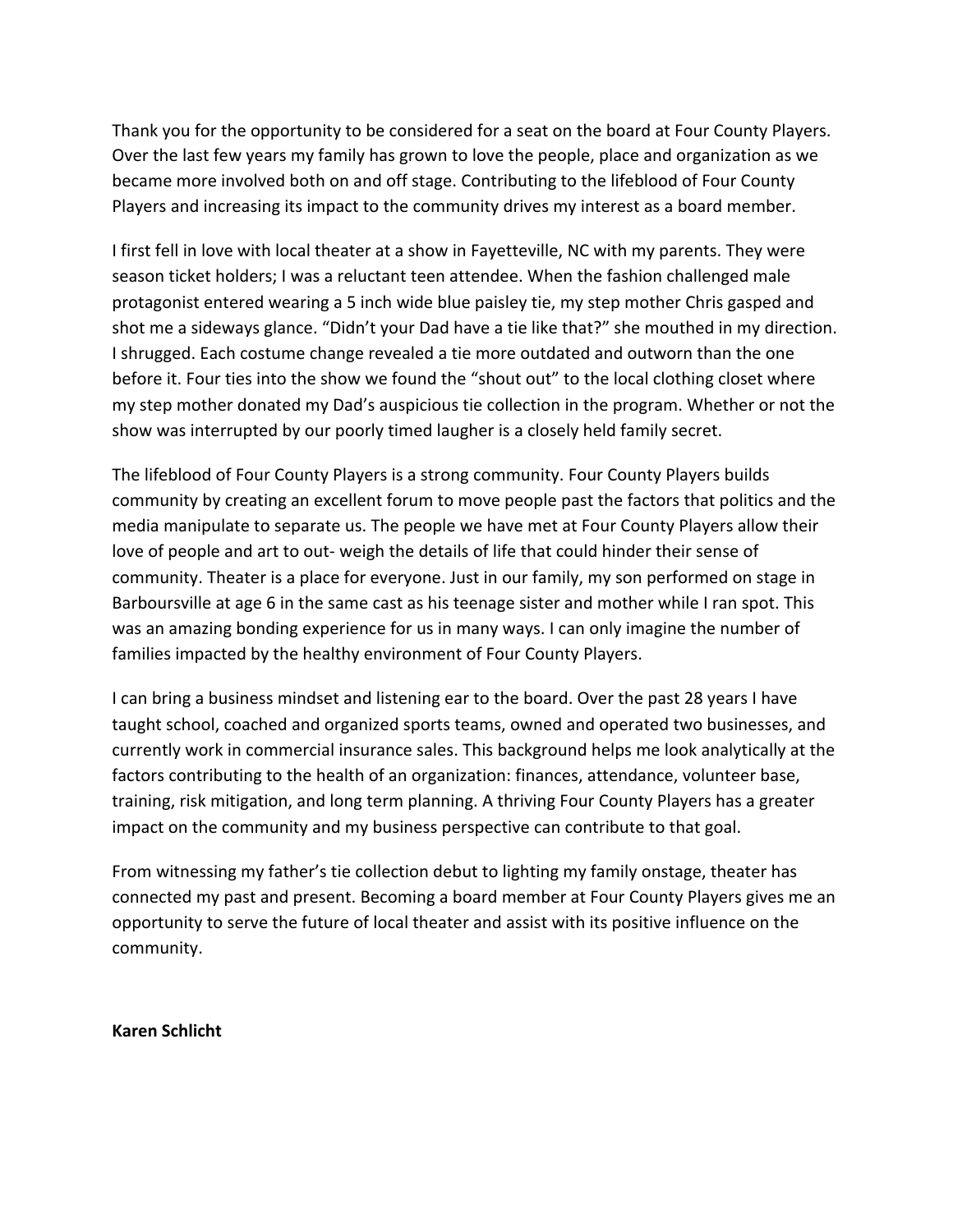Thank you for considering me for the open vacancy on your board. Over the last year or so, while volunteering my time at this beautiful theater, I have come to fall in love with the place and people. It truly is magical and I find a sense of peace each time I walk through those doors.

While running for a board position has been presented to me over the the past year I tried to picture how I would fit or what I could offer. It was hard for me to picture if I would even be a good fit. What was needed was for me to first volunteer for a while in different aspects and get to know the workings of 4CP. During this time, I discovered that I wanted to do more but was limited to how much I could do while not serving on the board. When discovering the expectations of board members I knew I wanted to serve and that I could be a good fit. I would not look at my duties on the board as commitments I have to do, I would look at it as opportunities I would get to do. Since I myself am not a performer I needed to find ways I could be part of theater. Working behind the scenes has been one way that I could be part of it all.

What I can bring to the table is the ability and desire to dedicate much of my time serving. I also bring to the table several years of board experience. During the 21 years of being a military spouse and "Stay at home" mom, I spent much of my time as a volunteer. I have served for West Point NY Mom's Club as their historian, West Point DUSA (Daughter's of the United States) scholarship chair, and APG Protestant Women of the Chapel President.

I am in a new chapter of my life now. My children are older, my spouse is retiring from the military and we are about to purchase our first home in the local area. I look forward to making this area my home and being able to give back to the community. I hope to do that by being a bigger part of 4CP.

I will end by saying that I am able and willing to work in any capacity you need me. If it is not on the board I will still continue being a big part of 4CP. Thank you for your consideration and I look forward to many years to come with all of you.

## **Carl Schwaner, incumbent**

I am submitting myself as a candidate for reelection to the Four County Players Board of Directors. I have served on the Board of Directors since late 2013. For the length of my tenure, I have led the Technical Committee of the Board, and served on the Building Committee, assuming leadership of that group two years ago. I have been involved in nearly every production during the time I've served on the Board, most often as the Sound Designer. I typically take on other responsibilities throughout the production process of our shows.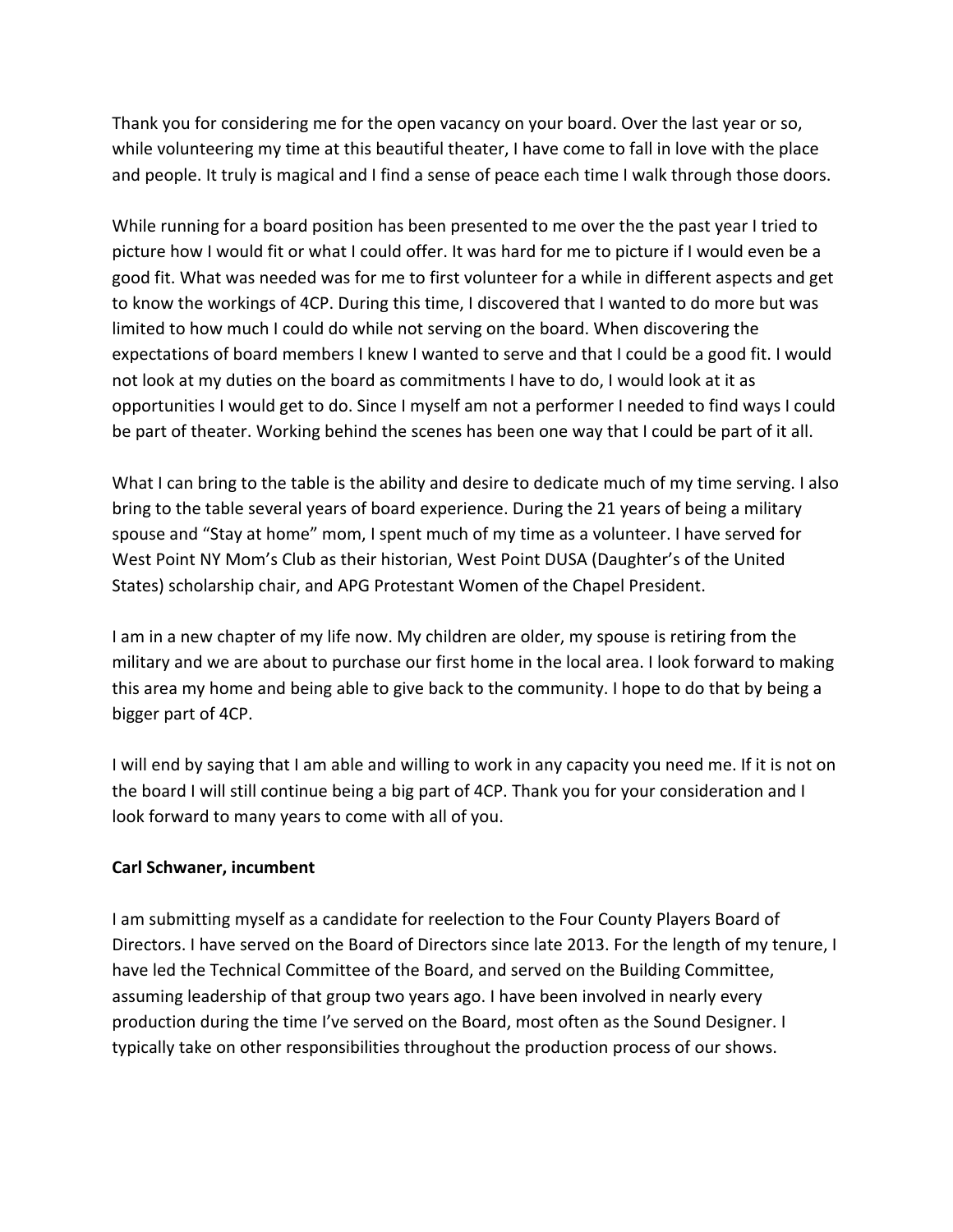The highlight of my service over the past seven years has been the completion of the Build a Backstage campaign. This five-year project involved the talents, and hard work, of many individuals to bring it to fruition, and I am proud to have played a lead role throughout the process. The long-term vision of a welcoming, flexible, and more efficient space for our volunteers to ply their craft has been achieved and will be of tremendous benefit to the productions of the future.

Due to sudden, and as yet not completely understood, events in our Country/World, the future of our theater is the main topic of concern at this time. There is little doubt that the nature theater of the (at least immediate) future will change. We have many challenges ahead, yet I am confident that this family will design creative solutions and continue to offer high quality theater to Central Virginia. I look forward to assisting as I'm able with these challenges.

Thank you for your consideration for re-election to the Board of Directors.

## **Charif Soubra**

I am writing to declare my interest in running for election as a member of the Four County Players Board of Directors.

Since 2013, as an actor in multiple productions, I have had the pleasure of being a part of the Four County 'family.' Through the direct experience of those shows, as well as enjoying many other shows and activities over the years, it has always been apparent that the teamwork and drive required to ensure the theaters' success stretched far beyond any specific production team. The presence of a strong and supportive Board is displayed in more than just the impressive audience numbers, but also through a healthy volunteer base and the broad support of a community far beyond immediate localities. It's that sort of energy that now compels me to be a part.

With a recent shift in my professional life I am now afforded more time to devote to the local community. And it would be a pleasure to help and serve Four County.

To the table I bring over twenty-five years of direct sales, marketing, and operations experience. Translating to the world of theater that background will, first and foremost, allow me to be a huge advocate and ambassador for Four County Players. Additionally, I have a track record of assessing, delegating, and packaging complex ideas into easily manageable and actionable plans. Establishing processes for individual and operational success has always been